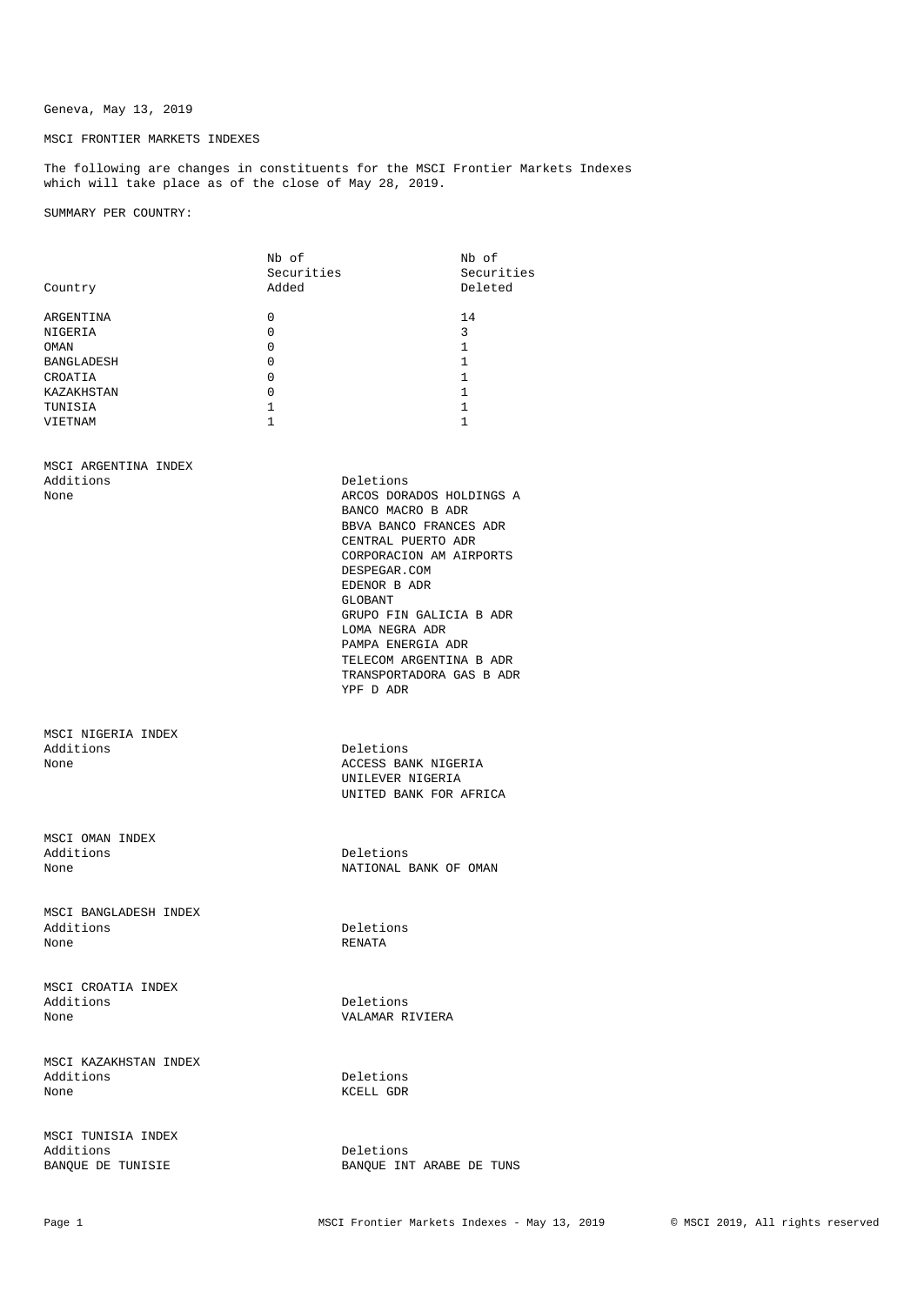MSCI VIETNAM INDEX Additions **Deletions** 

PETROVIETNAM POWER **FLC FAROS CONSTRUCTION**